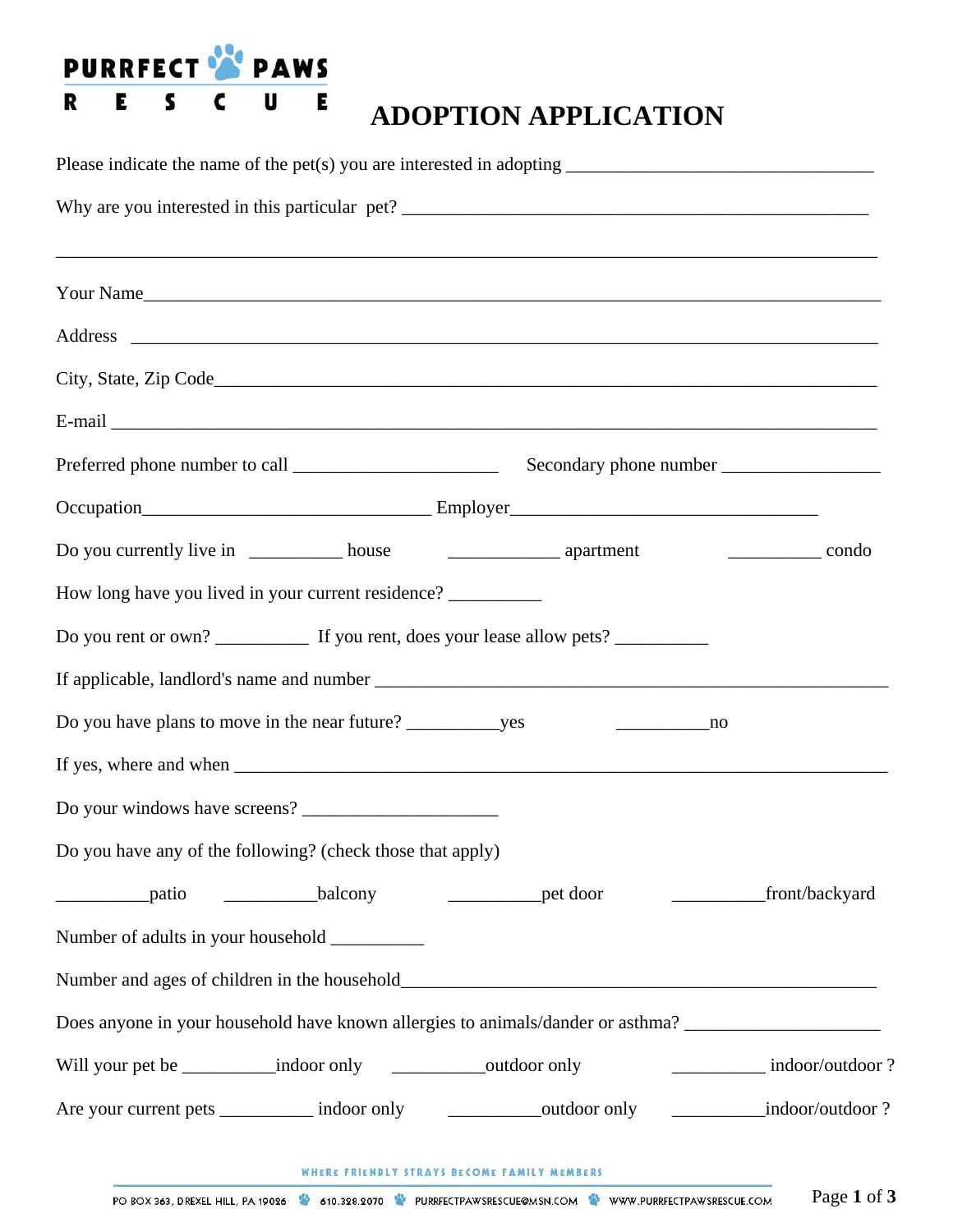| Would you object to a home visit as part of the adoption process? __________________________________         |  |  |
|--------------------------------------------------------------------------------------------------------------|--|--|
|                                                                                                              |  |  |
| Please list any pet pets you have owned in the past 10 years and explain what happened to them.              |  |  |
| Are all of your pets spayed/neutered? __________ Current on vaccines? __________ Declawed (cats)? __________ |  |  |
|                                                                                                              |  |  |
|                                                                                                              |  |  |
|                                                                                                              |  |  |
|                                                                                                              |  |  |
| Are you prepared to emotionally and financially take care of the animal you adopt for the remainder of its   |  |  |
|                                                                                                              |  |  |
| If you are no longer able to care for your pet, what provisions do you have in place?                        |  |  |
| Have you ever given away an animal or surrendered an animal to a local shelter/rescue?                       |  |  |
|                                                                                                              |  |  |
|                                                                                                              |  |  |
|                                                                                                              |  |  |
|                                                                                                              |  |  |

\_\_\_\_\_\_\_\_\_\_\_\_\_\_\_\_\_\_\_\_\_\_\_\_\_\_\_\_\_\_\_\_\_\_\_\_\_\_\_\_\_\_\_\_\_\_\_\_\_\_\_\_\_\_\_\_\_\_\_\_\_\_\_\_\_\_\_\_\_\_\_\_\_\_\_\_\_\_\_\_\_\_\_\_\_\_\_\_\_\_